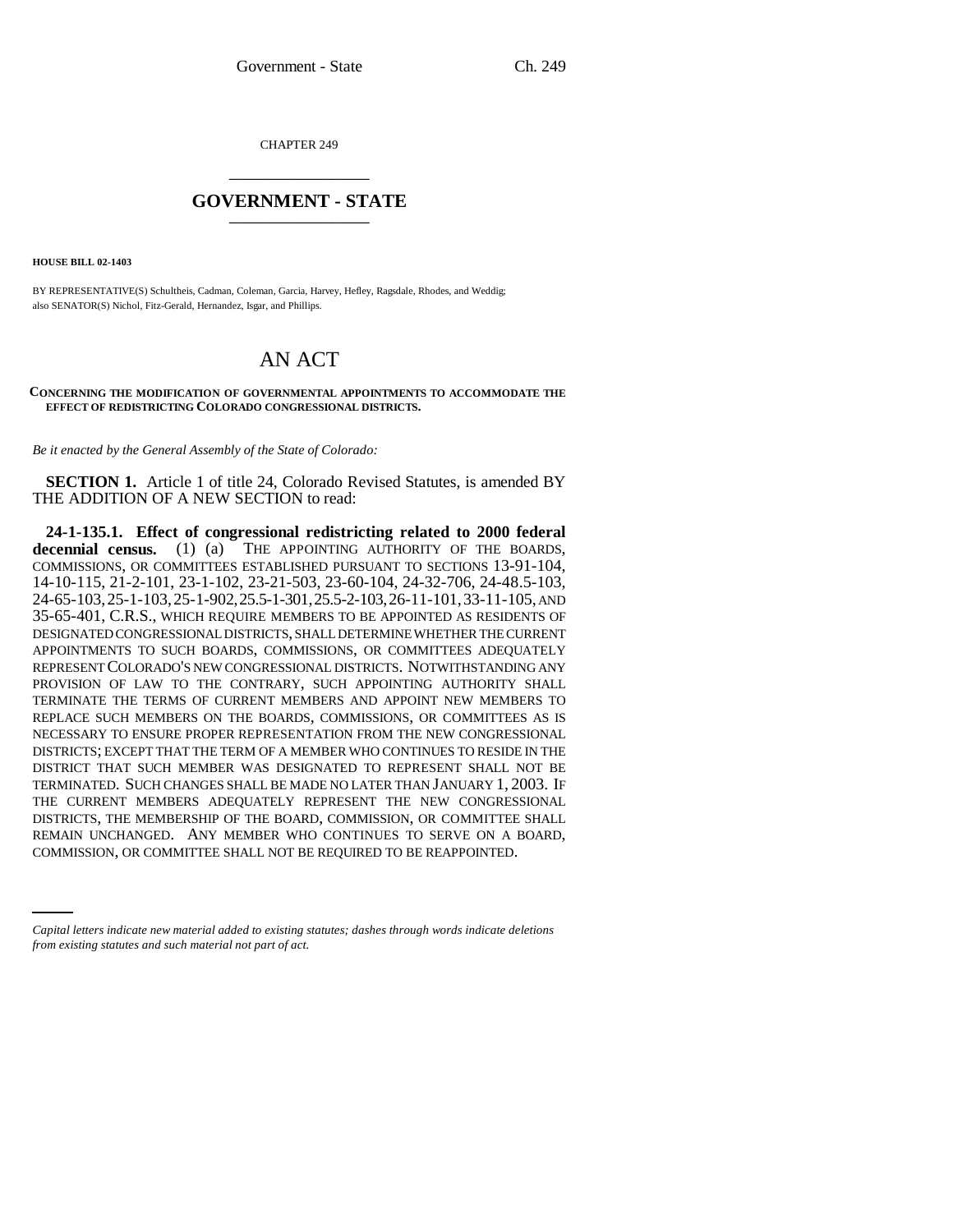#### Ch. 249 Government - State

(b) IF THE APPOINTING AUTHORITY OF THE BOARDS, COMMISSIONS, OR COMMITTEES SET FORTH IN PARAGRAPH (a) OF THIS SUBSECTION (1) IS THE GOVERNOR, WITH THE CONSENT OF THE SENATE, THE GOVERNOR ALONE SHALL DETERMINE WHETHER THE CURRENT APPOINTMENTS TO SUCH BOARDS, COMMISSIONS, OR COMMITTEES ADEQUATELY REPRESENT THE NEW CONGRESSIONAL DISTRICTS AND TERMINATE THE TERMS OF CURRENT MEMBERS AS IS NECESSARY TO ENSURE PROPER REPRESENTATION FROM SUCH DISTRICTS, BUT SENATE CONSENT SHALL STILL BE REQUIRED FOR THE APPOINTMENT OF ANY NEW MEMBERS.

(c) AS USED IN THIS SECTION, "NEW CONGRESSIONAL DISTRICTS" MEANS THE CONGRESSIONAL DISTRICTS FOR THE STATE OF COLORADO AS THEY EXIST AFTER THE CHANGES THAT OCCURRED AS A RESULT OF THE 2000 FEDERAL DECENNIAL CENSUS, INCLUDING THE ADDITION OF A SEVENTH CONGRESSIONAL DISTRICT AND THE CHANGES IN BOUNDARIES OF THE OTHER SIX CONGRESSIONAL DISTRICTS.

(2) THE TERM OF ANY NEW APPOINTEE WHO IS APPOINTED TO REPLACE A PERSON ON A BOARD, COMMISSION, OR COMMITTEE PURSUANT TO SUBSECTION (1) OF THIS SECTION SHALL EXPIRE ON THE DATE THAT THE TERM OF THE PERSON THAT SUCH NEW APPOINTEE REPLACED WOULD HAVE EXPIRED, AND SUCH MEMBER SHALL NOT BE DEEMED TO HAVE SERVED A FULL TERM FOR PURPOSES OF CALCULATING ANY APPLICABLE TERM LIMITS. IF THE TOTAL SIZE OF A BOARD, COMMISSION, OR COMMITTEE WAS INCREASED AS A RESULT OF THE NEW CONGRESSIONAL DISTRICTS, A NEW MEMBER TO SUCH BOARD, COMMISSION, OR COMMITTEE SHALL SERVE FOR A TERM AS PRESCRIBED BY LAW.

(3) NOTWITHSTANDING ANY PROVISION OF LAW TO THE CONTRARY, THE APPOINTING AUTHORITY OF THE BOARDS, COMMISSIONS, OR COMMITTEES SET FORTH IN SUBSECTION (1) SHALL NOT BE REQUIRED TO MAKE ANY CHANGES TO SUCH BOARDS, COMMISSIONS, AND COMMITTEES IN ORDER TO ACCOMMODATE THE NEW CONGRESSIONAL DISTRICTS, EXCEPT AS REQUIRED BY THIS SECTION.

(4) ANY MEMBER OF A BOARD OR COMMISSION WHO WAS APPOINTED TO SUCH OFFICE AS A RESIDENT OF A DESIGNATED CONGRESSIONAL DISTRICT PURSUANT TO SECTION 24 (2) OF ARTICLE VI AND SECTION 6 (1) OF ARTICLE XXVII OF THE STATE CONSTITUTION, AND WHO NO LONGER RESIDES IN SUCH CONGRESSIONAL DISTRICT SOLELY BECAUSE OF A CHANGE MADE TO THE BOUNDARIES OF SUCH DISTRICT SUBSEQUENT TO THE 2000 FEDERAL DECENNIAL CENSUS, IS ELIGIBLE TO HOLD OFFICE FOR THE REMAINDER OF THE TERM TO WHICH THE MEMBER WAS APPOINTED. NOTWITHSTANDING SUCH NONRESIDENCY.

(5) EXCEPT AS OTHERWISE PROVIDED IN THIS SECTION, ALL APPOINTMENTS TO THE BOARDS, COMMISSIONS, AND COMMITTEES SET FORTH IN SUBSECTION (1) OF THIS SECTION SHALL BE MADE AS PRESCRIBED BY LAW.

**SECTION 2.** 11-2-102 (2) (d), Colorado Revised Statutes, is amended to read:

**11-2-102. Banking board.** (2) (d) Of the eight members appointed under this subsection  $(2)$ , at least one and not more than two shall be appointed from each congressional district of the state, and not more than four shall be of the same major political party. At all times, at least one member shall reside west of the continental divide.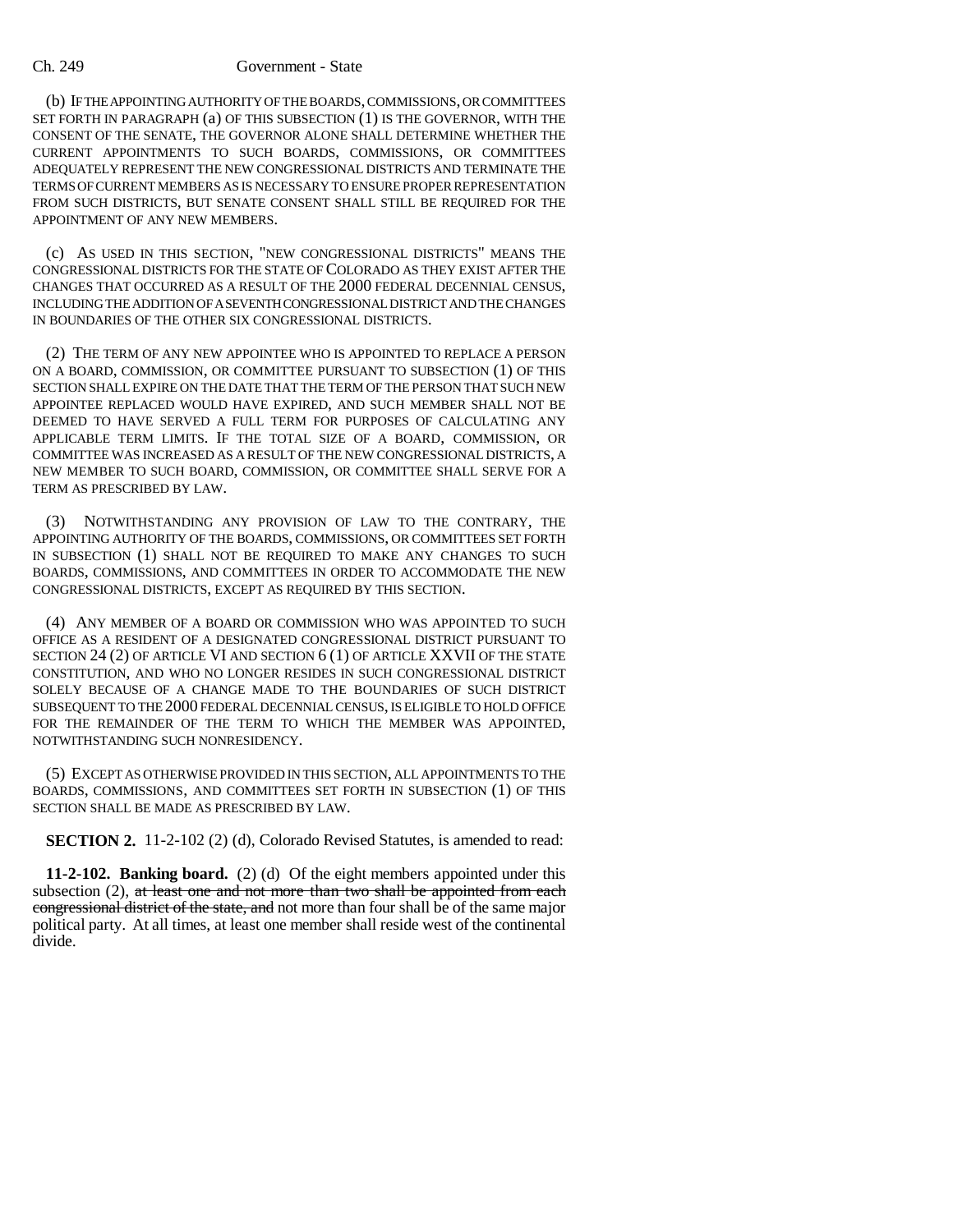# **SECTION 3.** 13-91-104 (2) (a), Colorado Revised Statutes, is amended to read:

**13-91-104. Office of the child's representative - board - qualifications of director.** (2) (a) The Colorado supreme court shall appoint a nine-member child's representative board, referred to in this article as the "board". No more than five members of the board shall be from the same political party. The members of the board shall be representative of each of the  $\frac{1}{\sqrt{2}}$  congressional districts IN THE STATE. Three members of the board shall be attorneys admitted to practice law in this state who have experience in representing children as guardians ad litem or as legal representatives of children. Three members of the board shall be citizens of Colorado not admitted to practice law in this state, who shall have experience at advocating for children in the court system. Three members of the board shall be citizens of the state who are not attorneys and who have not served as court-appointed special advocates or special advocates.

**SECTION 4.** 21-2-101 (2), Colorado Revised Statutes, is amended to read:

**21-2-101. Alternate defense counsel - policy - commission.** (2) The Colorado supreme court shall appoint a nine-member alternate defense counsel commission, referred to in this article as the "commission". No more than five members of the commission shall be from the same political party. Six members of the commission representing each of the six congressional districts shall be attorneys admitted to practice law in this state who are engaged in the practice of criminal defense, AND three members of the commission shall be citizens of Colorado not admitted to practice law in this state. THERE SHALL BE ONE MEMBER FROM EACH OF THE CONGRESSIONAL DISTRICTS IN THE STATE. Members of the commission shall serve for terms of four years; except that, of the members first appointed, five shall serve for terms of two years. Vacancies on the commission shall be filled by the supreme court for the remainder of any unexpired term. In making appointments to the commission, the supreme court shall consider place of residence, sex, race, and ethnic background. No member of the commission shall be at any time a judge, prosecutor, public defender, or employee of a law enforcement agency. The supreme court shall establish procedures for the operation of the commission.

**SECTION 5.** 22-2-105 (1), (2), and (5), Colorado Revised Statutes, are amended, and the said 22-2-105 is further amended BY THE ADDITION OF A NEW SUBSECTION, to read:

**22-2-105. State board of education - composition.** (1) The state board of education shall consist of one member elected from each congressional district in the state and, IF THE TOTAL NUMBER OF CONGRESSIONAL DISTRICTS OF THE STATE IS AN EVEN NUMBER, one member elected from the state at large. The members of the state board of education serving on April 30, 1982, shall continue to serve the terms for which they were elected. At the general election held in 1982, one member shall be elected from the second congressional district for a six-year term, one member shall be elected from the fourth congressional district for a six-year term, one member shall be elected from the fifth congressional district for a four-year term, and one member shall be elected from the state at large for a six-year term, all such terms commencing on the second Tuesday in January 1983. At the general election held in 1984, one member shall be elected from the first congressional district for a six-year term, and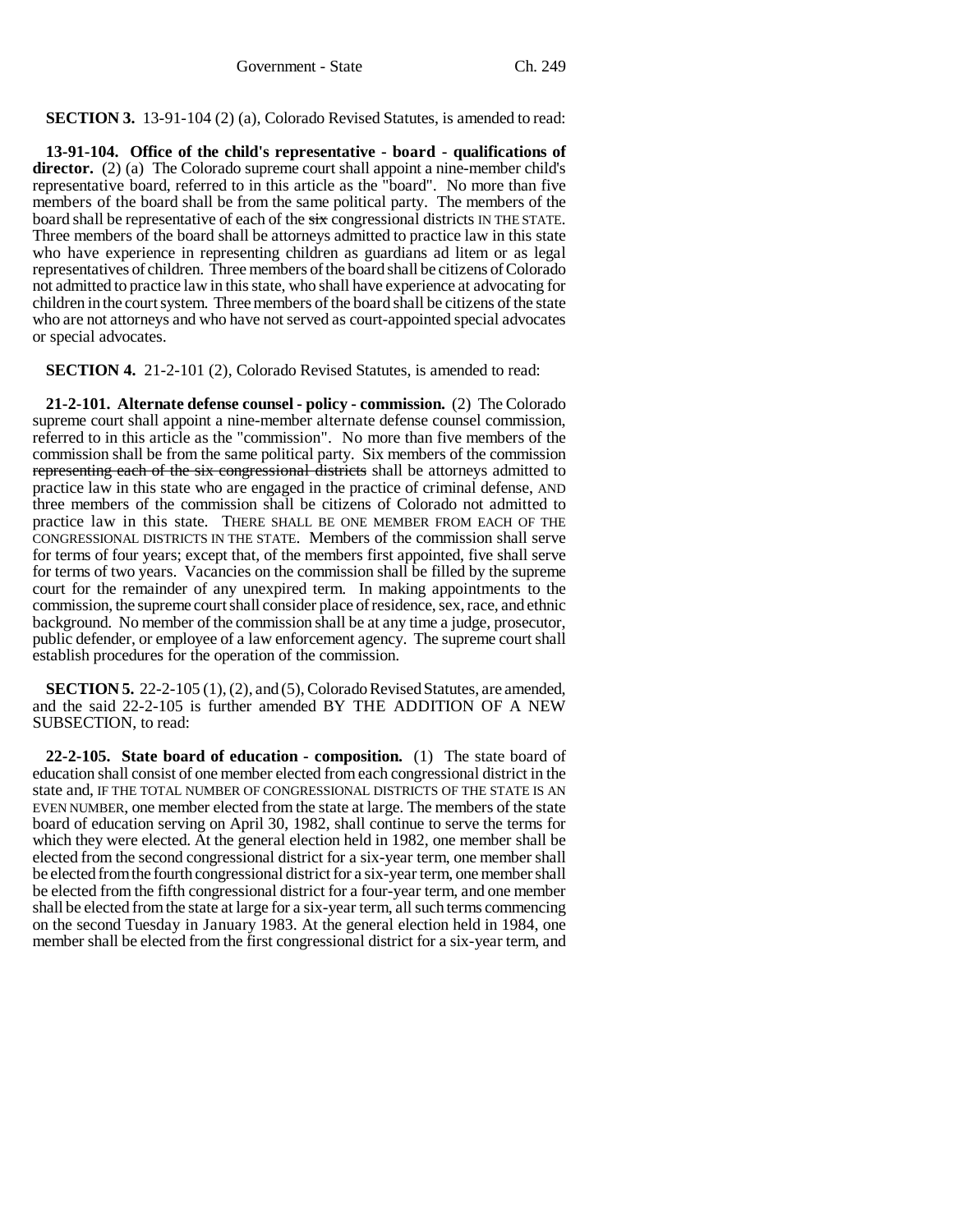### Ch. 249 Government - State

one member shall be elected from the third congressional district for a six-year term, all such terms commencing on the second Tuesday in January 1985. At the general election held in 1986, one member shall be elected from the fifth congressional district for a six-year term, and one member shall be elected from the sixth congressional district for a six-year term, all such terms commencing on the second Tuesday in January 1987. AT THE GENERAL ELECTION HELD IN 2002, ONE MEMBER SHALL BE ELECTED FROM THE SEVENTH CONGRESSIONAL DISTRICT FOR A SIX-YEAR TERM COMMENCING ON THE SECOND TUESDAY IN JANUARY 2003.

(2) The member of the state board from each congressional district of the state shall be nominated and elected by the registered electors of such district in the same manner as members of the house of representatives of the congress of the United States are nominated and elected. Each member from a congressional district shall be a registered elector of such district. If the total number of congressional districts of the state is an even number, the additional member of the board shall be nominated and elected at large in the same manner as state officers are nominated and elected. IF THE TOTAL NUMBER OF CONGRESSIONAL DISTRICTS CHANGES TO AN ODD NUMBER DURING THE TERM OF THE MEMBER ELECTED AT LARGE, SUCH MEMBER SHALL BE PERMITTED TO CONTINUE SERVING ON THE STATE BOARD UNTIL THE EXPIRATION OF HIS OR HER TERM.

(3.5) ANY MEMBER OF THE STATE BOARD WHO WAS ELECTED TO OFFICE AS A RESIDENT OF A DESIGNATED CONGRESSIONAL DISTRICT, AND WHO NO LONGER RESIDES IN SUCH CONGRESSIONAL DISTRICT SOLELY BECAUSE OF A CHANGE MADE TO THE BOUNDARIES OF SUCH DISTRICT SUBSEQUENT TO THE 2000 FEDERAL DECENNIAL CENSUS, IS ELIGIBLE TO HOLD OFFICE FOR THE REMAINDER OF THE TERM FOR WHICH THE MEMBER WAS ELECTED, NOTWITHSTANDING SUCH NONRESIDENCY.

(5) Any vacancies that may occur by reason of death, removal, or resignation from office, or removal from the district from which elected, or when a board member is elected, qualified, and takes office for another state office, shall be filled by the state board, and the person so appointed shall serve until the next regular election providing such appointee is subject to the qualifications set forth by law. Any person appointed to fill a vacancy shall be a member of the same political party as the vacating board member. If a vacancy occurs at any time within the period that begins with the general election in November and ends the second Tuesday of January following said general election, the vacancy shall be filled by the members of the state board who are elected, qualified, and sworn in or continuing in office as of said second Tuesday of January. IF THE TOTAL NUMBER OF CONGRESSIONAL DISTRICTS CHANGES TO AN ODD NUMBER DURING THE TERM OF THE MEMBER ELECTED AT LARGE, A VACANCY OF SUCH MEMBER'S SEAT SHALL NOT BE FILLED BY THE STATE BOARD.

**SECTION 6.** 24-65-103 (1) (b) and (1) (c), Colorado Revised Statutes, are amended to read:

**24-65-103. Establishment of Colorado land use commission.** (1) (b) Six SEVEN members shall be appointed by the governor, one from each congressional district, one of whom shall reside west of the continental divide, but no more than three FOUR members shall be from any one major political party. Appointments made to take effect on January 1, 1983, shall be made in accordance with section 24-1-135. On and after January 1, 1983, and prior to June 15, 1987, the terms of office of the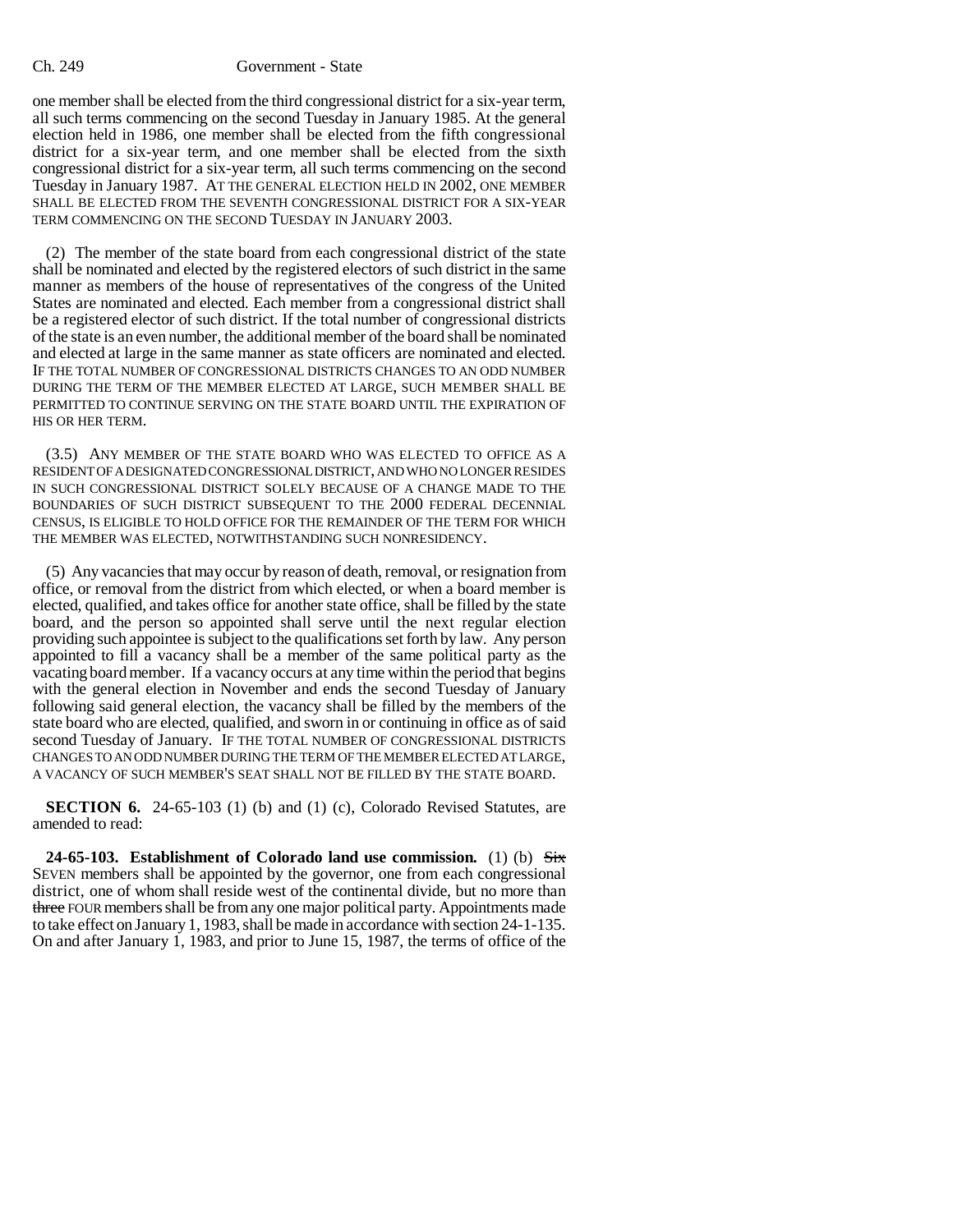Government - State Ch. 249

members appointed under this paragraph (b) shall be five years. Persons holding office on June 15, 1987, are subject to the provisions of section 24-1-137. Thereafter members shall be appointed for terms of four years each. A vacancy on the commission occurs whenever any member moves out of the congressional district from which he was appointed. A member who moves out of such congressional district shall promptly notify the governor of the date of such move, but such notice is not a condition precedent to the occurrence of the vacancy. Any vacancies shall be filled by appointment of the governor for the unexpired term.

(c) The governor shall also appoint three TWO members who shall serve at his THE GOVERNOR'S pleasure, one of whom shall reside in southwest Colorado and one in northwest Colorado, No more than two of such members AND WHO shall NOT be members of the same major political party.

**SECTION 7.** 25.5-2-103 (2) (b), Colorado Revised Statutes, is amended to read:

**25.5-2-103. Poison control services - statewide poison control oversight board - duties.** (2) (b) Each congressional district within the state shall be represented by not less than one member of the board designated in paragraph (a) of this subsection (2).

**SECTION 8.** 26-11-101 (1), Colorado Revised Statutes, is amended to read:

**26-11-101. Commission on the aging created.** (1) There is hereby created in the state department the Colorado commission on the aging, referred to in this article as the "commission", which shall consist of fifteen SEVENTEEN members appointed by the governor, with the consent of the senate. Two members shall be appointed from each congressional district of the state, one of whom shall be from each major political party, and, after July 1, 1976, and thereafter when a vacancy occurs, one of such members shall be from west of the continental divide. A vacancy on the commission occurs whenever any member moves out of the congressional district from which he OR SHE was appointed. Any member who moves out of such congressional district shall promptly notify the governor of the date of such move, but such notice is not a condition precedent to the occurrence of the vacancy. The governor shall fill the vacancy as provided in subsection (2) of this section. Appointments made to take effect on January 1, 1983, shall be made in accordance with section 24-1-135, C.R.S. No more than eight NINE members of the commission shall be members of the same major political party. One member shall be appointed from the state at large, one member shall be appointed from among the membership of the senate, and one member shall be appointed from among the membership of the house of representatives. Appointments to the commission shall comply with the requirements of the rules and regulations of the United States department of health and human services promulgated pursuant to Public Law 93-29, known as the "Older Americans Comprehensive Services Amendments of 1973", as such rules and regulations appear in section 903.50 (c) of Title 45 of the code of federal regulations.

**SECTION 9.** 33-11-105 (1), Colorado Revised Statutes, is amended to read:

**33-11-105. Recreational trails committee.** (1) There is hereby created the Colorado recreational trails committee, which shall be advisory and shall consist of eight members to be appointed by the board. Members shall be appointed for terms